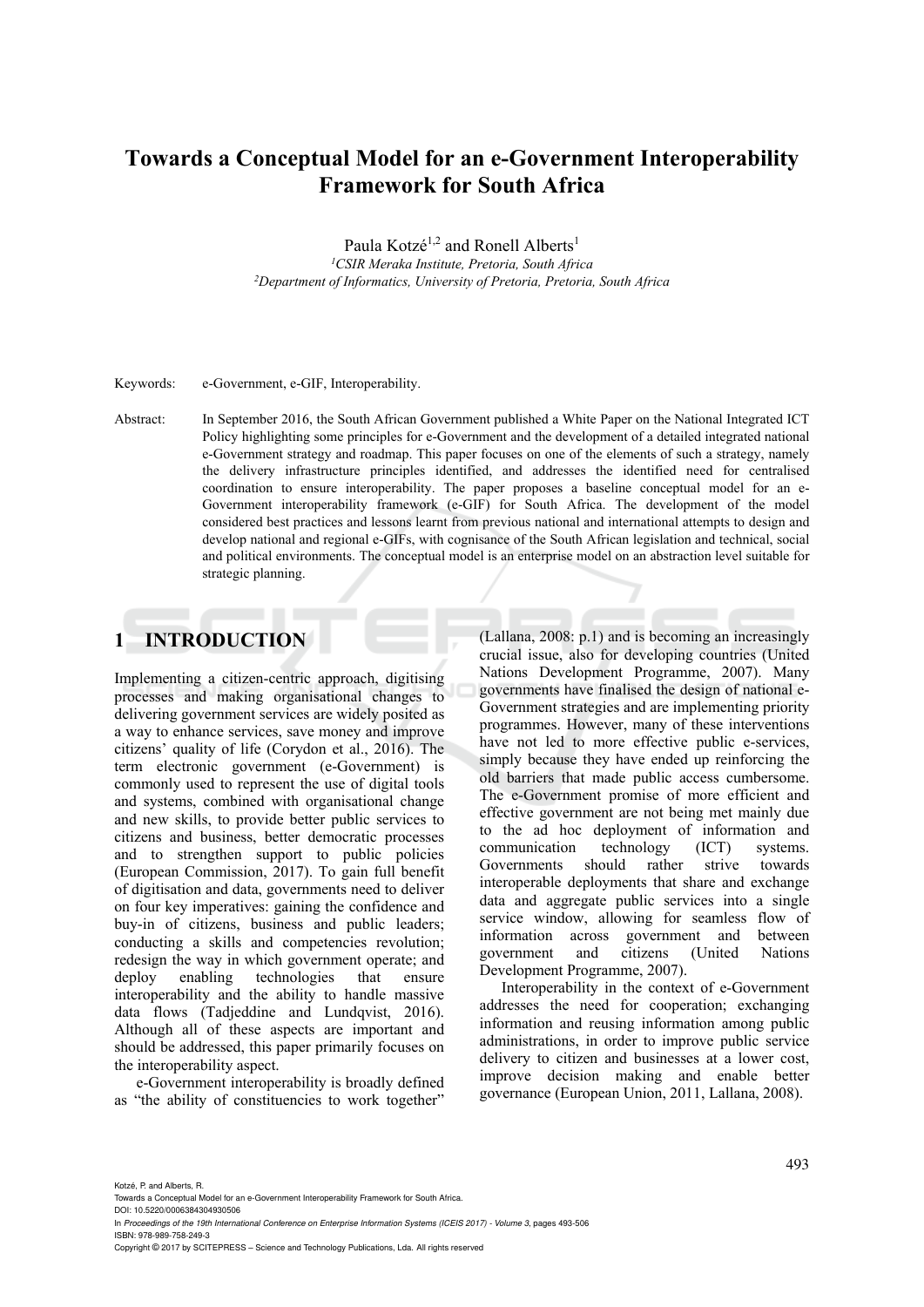On a technical level, interoperability refers to two or more ICT systems, or components, to transfer and exchange information in a uniform and efficient manner across multiple organisations, and to use the information exchanged (IDABC, 2004, Department of Finance and Administration, 2006, Lallana, 2008). The European Union defines interoperability in the context of public service delivery as "the ability of disparate and diverse organisations to interact towards mutually beneficial and agreed common goals, involving the sharing of information and knowledge between organisations, through the business processes they support, by means of the exchange of data between their respective ICT systems" (European Union, 2011: p.2). Interoperability therefore refers to more than just the technical or the ICT system level, and affects an extended enterprise across diverse organisations.

Enterprise modelling aims to offer different, but complementing, views on an enterprise to encourage dialogues between various stakeholders (Frank, 2009). Enterprise models can include abstractions suitable for strategic planning, organisational design or redesign, and software engineering. Enterprise models can be regarded as the conceptual infrastructure to support a high level of integration of various software or enterprise components, and reuse of models, concepts, or code.

An e-Government interoperability framework (e-GIF) is a document (or set of documents) that specifies a set of common elements for an extended enterprise of authorities, agencies or organisations that wish to work together towards the joint delivery of public services (Lisboa and Soares, 2014, European Commission, 2010b). As such, an e-GIF is regarded a special kind of enterprise model aimed at providing conceptual guidance towards developing an e-Government eco-system of enterprises. Common elements of an e-GIF include policies, guidelines, principles, standards, vocabularies, concepts, recommendations and practices (European Union, 2011, European Commission, 2010b).

A 2014 study to determine the number of countries with e-GIFs, identified at least 46 national e-GIFs (Lisboa and Soares, 2014). The United Kingdom (UK) e-GIF of 2000 is generally regarded the first e-GIF published. The current Version 6.1 (e-Government Unit, 2006) covers the exchange of information between the UK Government and citizens, government organisations, intermediaries, businesses (worldwide), etc. Even though e-GIFs are considered important instruments to facilitate interoperability of public systems, many national e-GIFs was developed due to political pressures from the European Commission, the United Nations and

the World Bank (IDABC, 2004, European Union, 2011, European Commission, 2010b, European Commission, 2010a, United Nations Development Programme, 2007, Lallana, 2008, The World Bank, 2012).

In September 2016, the South African Government published a White Paper on the National Integrated ICT Policy for the country (Department of Telecommunications and Postal Services, 2016). Amongst others, the White Paper highlights some principles for e-Government. A Digital Transformation Committee will oversee the development of a detailed integrated national e-Government strategy and roadmap.

To address part of the delivery infrastructure principles identified in the White Paper, this paper addresses one of the elements of such a strategy, by proposing a baseline conceptual model for an e-GIF for South Africa. We argue that best practices and lessons learnt from previous attempts to the design and development national and regional e-GIFs and interoperable systems, combined with South African legislation and past initiatives, could form a solid grounding for the design of such a model.

Section 2 of this paper provides background by describing the South African context in relation to the use of ICT in government, and examples of existing interoperability frameworks (national and international) that can be used as guidance. Section 3 presents the proposed baseline conceptual model derived for an e-Government interoperability framework, including aims, principles, levels of interoperability, a proposed conceptual framework for e-GIF implementation and interoperability governance. Section 4 concludes.

# **2 BACKGROUND**

## **2.1 The South African Context**

The Public Administration and Management Act of 2014 (Republic of South Africa, 2014) provides for the use of ICTs in the public administration, including the requirement to ensure interoperability of information systems across government. The Electronic Communications Transactions Act of 2002 (Republic of South Africa, 2002a) sets out provisions to enable and facilitate electronic communications and transactions in the public interest. The Act stipulates that the Department of Telecommunications and Postal Services should finalise an e-strategy. As a step in the process to develop such a strategy, the South African Government published a White Paper on the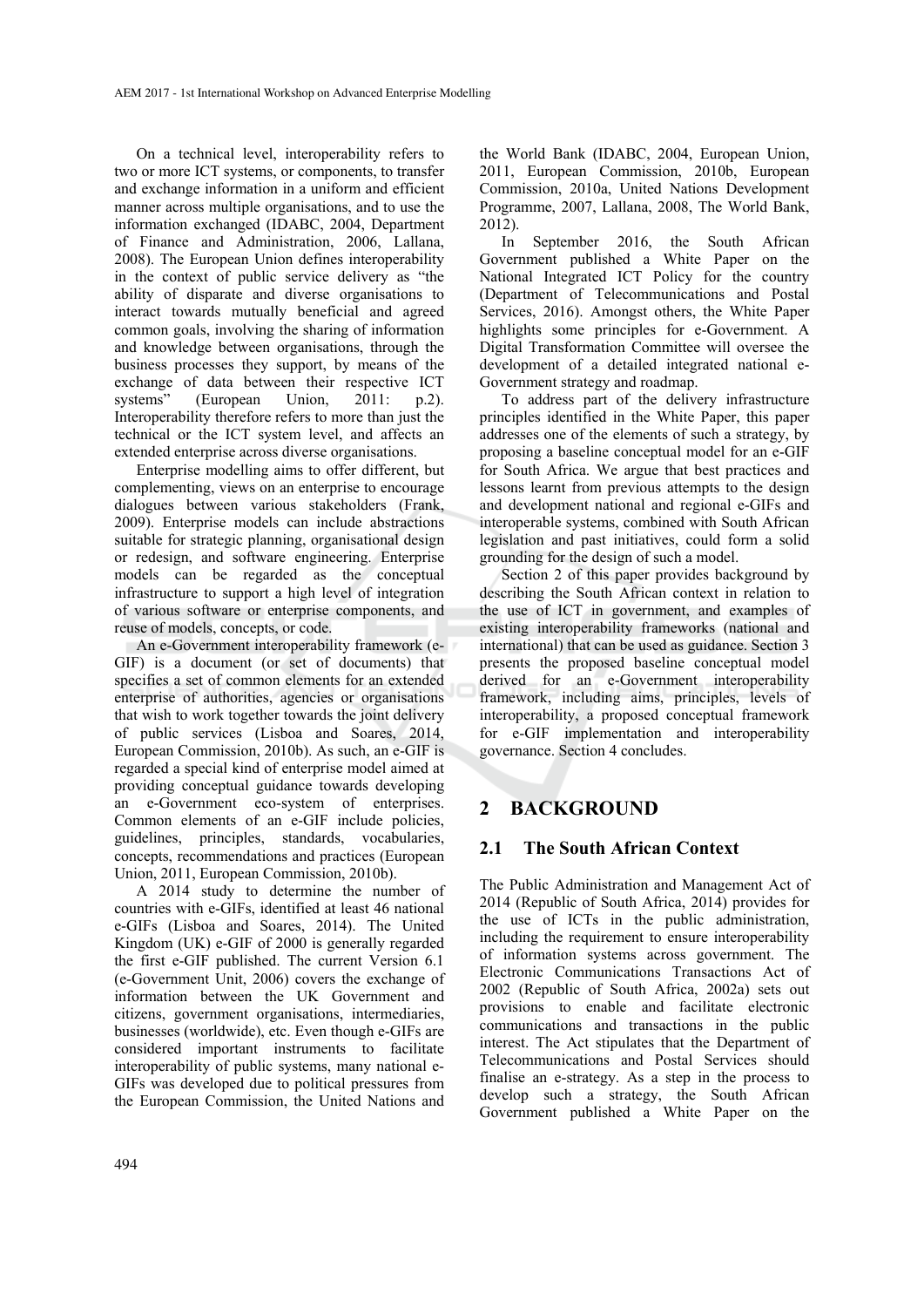National Integrated ICT Policy for the country (Department of Telecommunications and Postal Services, 2016) in September 2016. ICT is considered as a means to facilitate inclusive socioeconomic transformation for South Africa. The document highlights the uneven and often poor quality of public services, as identified in the National Development Plan (NDP) (National Planning Commission, 2012). The White Paper argues that digital transformation of government can assist in transforming the public sector, increase service delivery and ensure equitable access to all public services. Making the most of the potential role ICT can play in supporting radical transformation, as envisaged in the NDP, will require complex coordination and leadership across government. Digital services is to be provided over open access networks and a net neutrality regime to protect and uphold open, inhibited access to legal online content.

The White Paper defines e-Government as the innovative use of ICTs (including mobile devices, websites and other ICT applications and services) to link citizens and the public sector, with the aim to facilitate collaborative and efficient governance, improve the efficiency of government processes, strengthen public service delivery and enhance participation of citizens in governance. The White Paper also highlights some principles for e-Government (see section 3). In addition, it highlights the fact that the South African Government currently has different information management initiatives in place, which are not effectively connected to each other and not necessarily interoperable. The need for centralised coordination to ensure interoperability is identified. A Digital Transformation Committee is to oversee the development of a detailed integrated national e-Government strategy and roadmap. The roll-out plan is to include government-to-citizen, citizen-to-government, government-to-government and government-to-business programmes (Department of Telecommunications and Postal Services, 2016).

## **2.2 Interoperability Frameworks**

As mentioned in section 1, a substantial number of e-GIFs exist internationally. Examples include Europe (European Commission, 2010b), Australia (Department of Finance and Administration, 2006), United Kingdom (e-Government Unit, 2006), New Zealand (E-Government Unit, 2002), Philippines (iGov Philippines, 2016b), and Ghana (National Information Technology Agency, 2010).

The conceptual model for the interoperability framework for South Africa proposed in this paper, in the main, took guidance from the European Interoperability Framework (European Commission, 2010b), the Philippine Electronic Government Interoperability Framework (iGov Philippines, 2016b), the Australian Interoperability Frameworks (Australian Government, 2005, Australian Government, 2006, Australian Government, 2007), and two South African interoperability frameworks, namely the Minimum Interoperability Standards (MIOS) for Government Information Systems (Department of Public Services and Administration, 2011) and the National Health Normative Standards Framework for Interoperability in eHealth (HNSF) (National Department of Health, 2014). These frameworks are briefly discussed below.

### **2.2.1 European Interoperability Framework**

The European Commission has set out a common coherent approach to interoperability for the EU and Member States through the European Interoperability Strategy (EIS) and the European Interoperability Framework (EIF) (European Commission, 2010a, European Commission, 2010c, European Commission, 2010b).

The EIF aims to promote and support the delivery of European public services by fostering cross-sectoral and cross-border interoperability, guide public administrations to provide European public services to businesses and citizens, and tie together and complement national interoperability frameworks at European level. To achieve these aims, the EIF sets out guidelines, including underlying principles, a conceptual model for public services, different levels of interoperability, the concept of interoperability agreements, and the governance of interoperability (European Union, 2011).

The EIF conceptual model consists of three layers: the aggregate services layer, the secure data exchange layer and the basic public services layer. The practical implementation of the conceptual model for cross border/sectorial services requires considering the political context and four levels of interoperability, as illustrated in Figure 1: legal, organisational, semantic and technical interoperability (European Union, 2011).

Some of our earlier work (Kotzé and Neaga, 2010, Kotzé, 2012) considered an early version of the EIF and identified socio-technical aspects (e.g. human and cultural barriers, management of external relationships, privacy and security, and external applications and real-world use) that might impact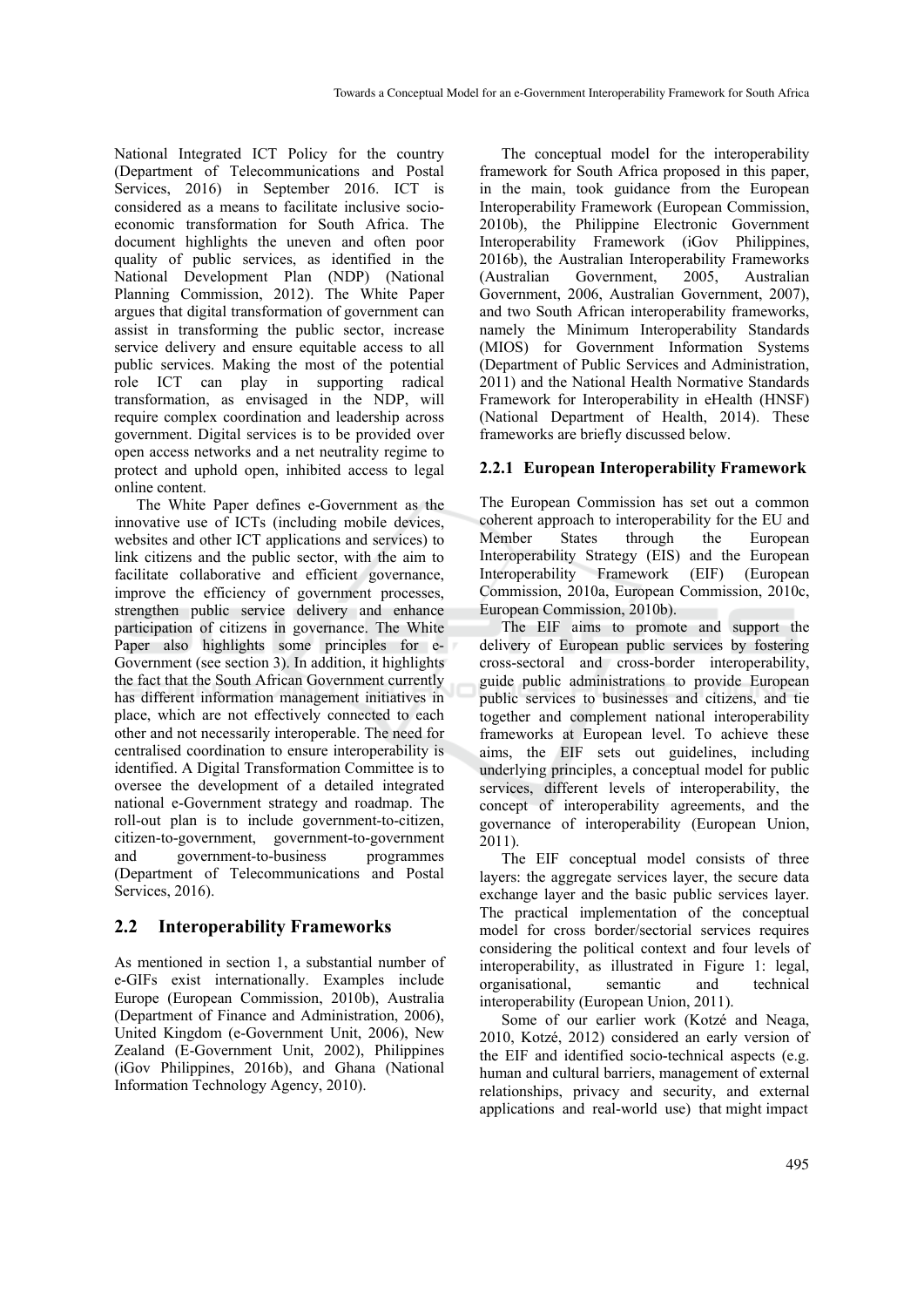AEM 2017 - 1st International Workshop on Advanced Enterprise Modelling



Figure 1: Levels of Interoperability (figure adapted from European Commission (2010b)).

all of the interoperability layers identified in the EIF, as illustrated in Figure 2.

### **2.2.2 Philippine Electronic Government Interoperability Framework**

The Philippine Electronic Government Interoperability Framework (PeGIF) addresses the technical issues in using and operating resources, issues related to the interaction of organisations, the means of data exchange, rules and agreements for sharing information and knowledge, and policies related to the interaction among government agencies, citizens and businesses. The PeGIF addresses three domains (technical, information and business process) and two crosscutting aspects (security and best practice) (iGov Philippines,  $2016b$ .

#### **2.2.3 Australian Government Interoperability Framework**

The Australian Government Interoperability Framework addresses the information, business process and technical dimensions of interoperability by setting the principles, standards and methodologies that support the delivery of integrated and seamless services, whole-of-government collaboration and maximise opportunities for exchange and reuse of information (Australian Government, 2008). The Framework consists of three layers, each with their own sub-framework:

- The business layer (Business Process Interoperability Framework) comprises legal, commercial, business and political concerns (Australian Government, 2007).
- The information layer (Information Interoperability Framework) comprises information and process elements that convey business meaning (Australian Government, 2006).



Figure 2: Socio-technical aspects impacting an interoperability framework (adapted from (European Commission, 2010b, Kotzé and Neaga, 2010, Kotzé, 2012)).

The technical layer (Technical Interoperability Framework) comprises technology standards such as transport protocols, messaging protocols, security standards, registry and discovery standards, XML syntax libraries and service and process description languages (Australian Government, 2005).

### **2.2.4 South African Interoperability Frameworks**

### **2.2.4.1 Generic Framework - Mios**

The State Information Technology Agency (SITA) Act of 1998, amended in 2002 (Republic of South Africa, 2002b), mandated SITA to set standards for interoperability between information systems in government and to certify information technology goods and services for compliance against such standards. Therefore, prior to the publication of the White Paper on the National Integrated ICT Policy for the country (Department of Telecommunications and Postal Services, 2016), the Minimum Interoperability Standards (MIOS) for Government Information Systems document (Department of Public Services and Administration, 2011), developed by SITA, prescribed the open system standards to be followed to ensure a minimum level of interoperability within and between information systems utilised in government, industry, citizens and the international community in support of the South African e-Government objectives.

## **2.2.4.2 Specialised Framework – HNSF**

The National Health Normative Standards Framework for Interoperability in eHealth (HNSF) (National Department of Health, 2014) was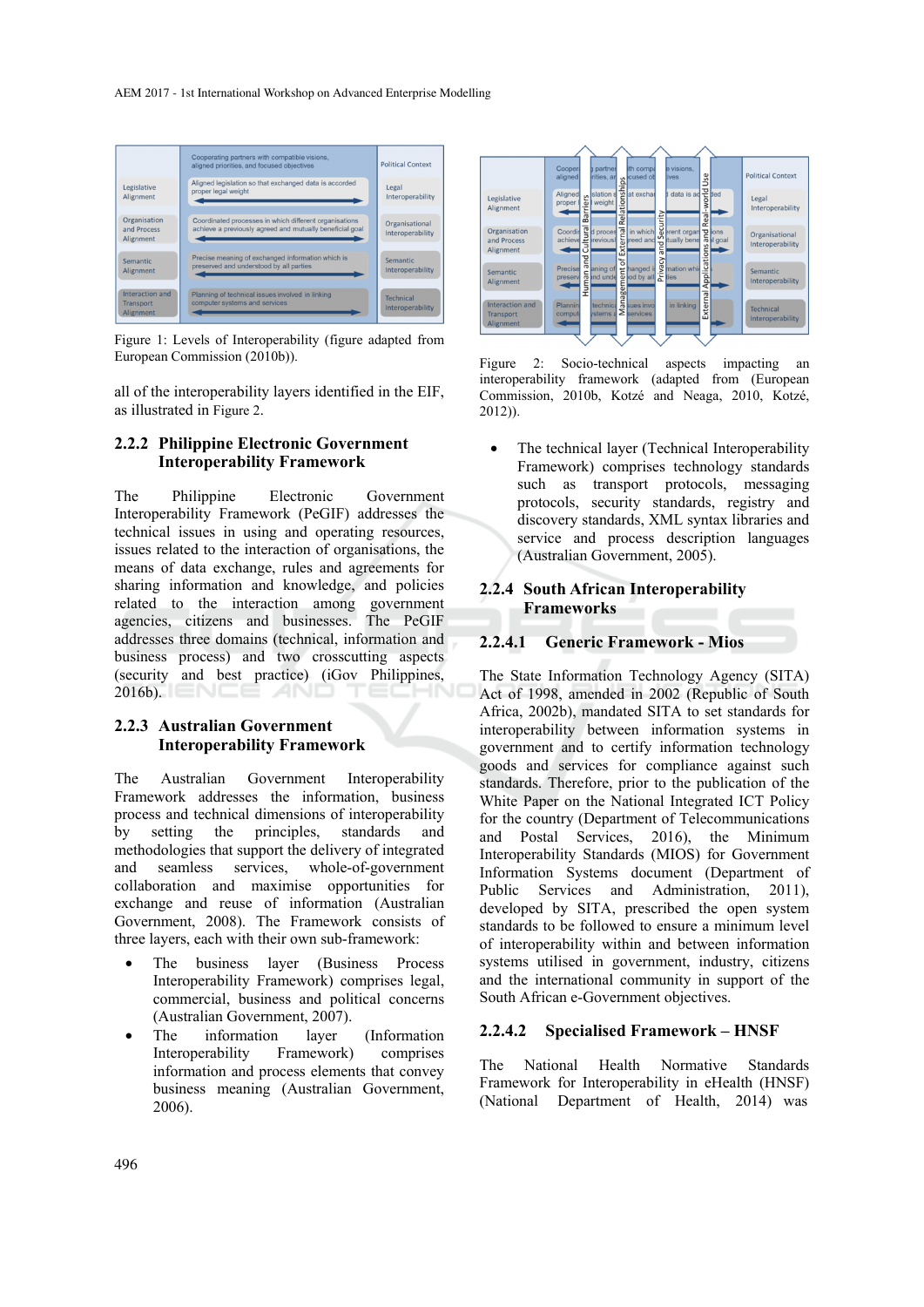promulgated in 2014 as an extension to the National Health Act of 2004 (Republic of South Africa, 2004). The HNSF sets the framework for eHealth interoperability, and specify a standards-based health information exchange and an enterprise architecture as central to the implementation of interoperability going forward for the healthcare in the public sector. It also creates an obligation for the National Department of Health to create a National Health Standards Authority, which would set the different interoperability and content standards for eHealth in South Africa. The HNSF specifies implementation guidelines to ensure interoperability based on Integrating the Healthcare Enterprise (IHE) Profiles (IHE International, 2015).

## **3 PROPOSED CONCEPTUAL e-GIF MODEL**

In the White Paper on the National Integrated ICT Policy, the following principles are envisaged for all digital government solutions (Department of Telecommunications and Postal Services, 2016):

- *Services*:
- Services must be designed for users / citizens, including those with limited digital skills or access to devices.

Mechanisms for monitoring of delivery of services should be incorporated. **JIN** 

Online end-to-end public sector services should be made available.

Cost-effective solutions for both users and government should be explored.

• *Delivery infrastructure*:

Services should be offered in both an online and offline mode.

Digital services should be based on open standards and accessible on all devices and platforms.

Personal information should be protected.

Citizens must all be provided with digital addresses / identities to allow government to engage with them directly.

Centralised coordination to ensure interoperability is required.

Based on the South African context, the principles envisaged in the White Paper and the existing international and national e-GIFs, we propose a conceptual model that could be considered as baseline for the development of a South African e-GIF. Such an e-GIF should be aimed at data and information exchange between government sectors,

government and citizen, and government and businesses. The proposed e-GIF conceptual model is an enterprise model on an abstraction level suitable for strategic planning.

The model is complementary to the MIOS (Department of Public Services and Administration, 2011) in that it provides for an 'environment' or 'enterprise context' in which the MIOS can be applied. The e-GIF could be enhanced with sectoral e-GIFs (e.g. for health, finance, social services, etc.) to address specific needs of a sector, but such sectoral e-GIFs should adhere to the baseline provisions and principles of the overarching e-GIF accepted. The National Health Normative Standards Framework for Interoperability in eHealth (HNSF) (National Department of Health, 2014) is an example of such an sectoral e-GIF, and also address interaction with non-governmental institutions.

#### **3.1 Aims of the Proposed e-GIF Model**

The proposed e-GIF conceptual model is aimed at achieving (iGov Philippines, 2016c, Department of Public Services and Administration, 2011):

- Seamless flow of information across government.
- Increased productivity of government service delivery operations.
- Increased efficiency of government services.
- Improved decision-making in government.
- Reduced cost and increased savings for government.
- Digital inclusion.
- Increased citizen satisfaction in transacting with government.
- Enhanced ability to interoperate with other countries across national boundaries.
- Better informed and active citizenry.
- Improved ecosystem for competition and innovation among ICT service providers.

#### **3.2 Principles for e-GIF Development**

The following generic principles / drivers are proposed to guide the development of the e-GIF (United Nations Development Programme, 2007, European Commission, 2010b, European Union, 2011, iGov Philippines, 2016b, Lallana, 2008, e-Government Unit, 2006, Jaeger, 2003, German Federal Ministry of the Interior, 2008):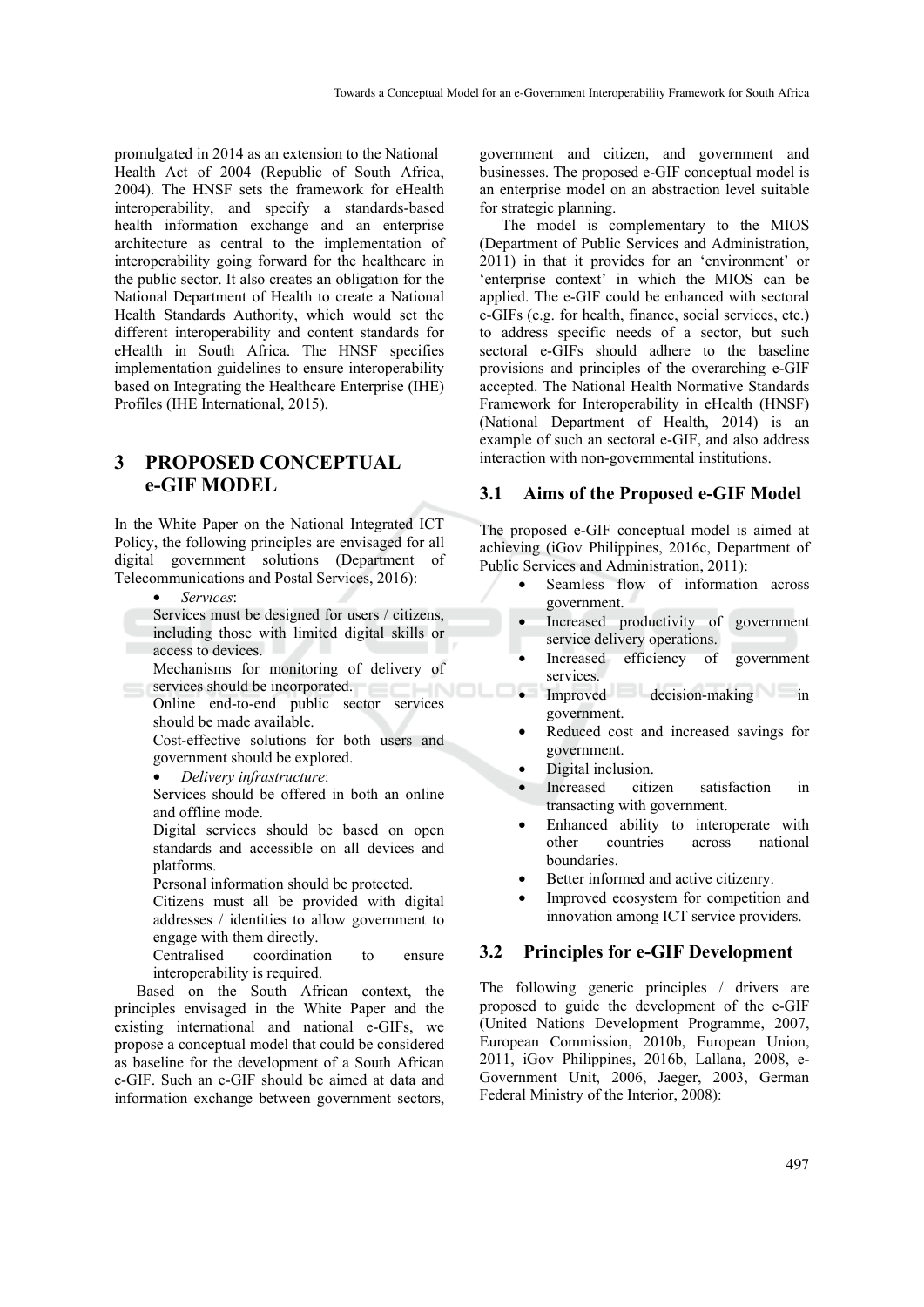- User-centricity: Supporting the needs of citizens and businesses in a secure and flexible manner.
- Administrative simplification: Alleviating the burden on businesses and citizens for compliance to legal obligations by providing integrated services.
- Inclusion and accessibility: Equal opportunities should be created for access to public services through open and inclusive services, on all devices and platforms, to all citizens without discrimination, including persons with a disability and the elderly.
- Multilingualism: Information systems for the public service should support multilingualism in support of the National Language Policy Framework as it applies to all government structures (Department of Arts and Culture, 2003).
- Interoperability: Guaranteeing a mediaconsistent flow of information between citizens, business and government.
- Scalability: Ensuring the adaptability usability and responsiveness of applications and requirements as change and demands fluctuate.
- Reusability: Solutions should be developed to facilitate sharing and re-use. This include defining data structures, establishing processes and standards for similar procedures for providing services, considering the solutions of exchange partners, etc.
- Openness: Focus on using open-standards that are vendor and product neutral and based on the principle of shared knowledge.
- Market support: Drawing on established standards already widely used and recognised in industry.
- Neutrality and adaptability: Specific or restricted technology should not be imposed on citizens, businesses or other administrations.
- Security: Ensuring a reliable exchange of information conforming to an established security policy.
- Privacy: Guaranteeing the privacy and confidentiality of information related to citizens, businesses and government organisations and ensuring personal data protection.
- Transparency: Citizens and businesses should be able understand and respond to the administrative processes that affect them and make suggestions for improvement.
- Effectiveness: Solutions should be aimed at serving citizens and business and make the best use of taxpayers money.
- Forward-looking: The widerencompassing national e-Government strategy or vision, values, principles and policy directions of government should be supported.
- Open standards: Preference should be given to the use of open international and national standards with the broadest remit.
- Technology neutrality: Services should be provided through interfaces that are technology and vendor agnostic.

## **3.3 Levels of Interoperability**

Interoperability is often thought of in terms of ICT systems exchanging information. e-Government interoperability is, however, much more than just smart middleware (enabling interoperability on a technical level) (Scholl, 2005). Political, legal, organisational and social aspects are fundamental to e-Government success and therefore requires careful consideration in any e-GIF. Efforts to practice effective information sharing have to be aware of intentionally imposed (constitutional and legal) barriers, organisational impediments, technology obstacles and a wide variety of stakeholder concerns about policies, the processes, the procedures and the extent of sharing information between government entities and other agencies (Scholl, 2005). To support this notion, levels of interoperability consisting of political, legal, organisational, semantic, syntactic and technical interoperability, as proposed by the European Interoperability Framework (European Commission, 2010b) and illustrated in Figure 1, are used and applied to the South Africa context.

#### **3.3.1 Political Context**

Shared information would allow for better coordination of government entity programmes and services, as well as improved accountability (Scholl, 2005), but this may require the buy-in of various political entities that do not necessary share the same vision, values or underlying doctrine. Government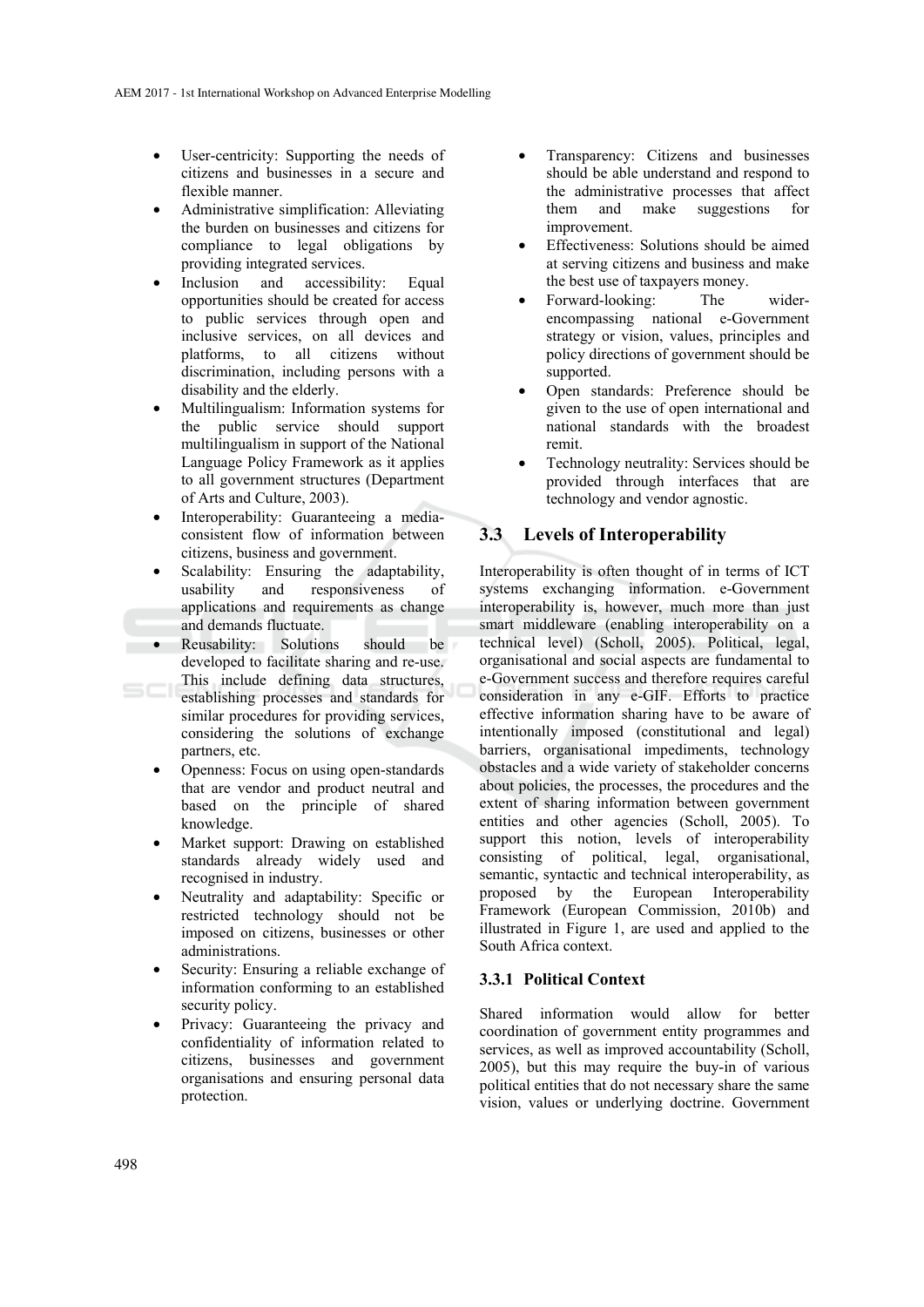entities may have entrenched cultures that do not value openness and cooperation with other entities, and which may make it hard for them to trust and share information.

The federated nature of the South African political and legislative context should be taken into consideration. Although legislation is often promulgated at national level, implementation takes place at national, provincial and local government level (South African Government, 2016). Information about / for citizens is often gathered at local government level, which may be governed by a different political party than that of provincial or national government. Specific provincial and local government policies and regulations also exist and may apply. Although many government entities prefer (or is forced by legislation) to operate independently, cooperation between all three spheres of government is required for successful e-Government programmes. Cross-functional collaboration is key to e-Government projects (Corydon et al., 2016). A lack of coordination and cooperation between different levels of government can have a significant impact on the success of e-Government efforts (Kuk, 2003, Jaeger and Thompson, 2003).

For example, on national level, the Department of Home Affairs (DHA) is the custodian of the national identification system, but sharing of the information captured in the system with other national departments (for example the National Department of Health), or provincial or local government systems (for example for the issuing of drivers licences), would be required. If this is not possible, or is not allowed by DHA or the legal or constitutional barriers it is bound by, it may lead to the development of parallel identity management systems that may be inconsistent, not compatible and not interoperable. For example, the Health Population Registration Systems (HPRS) is currently under development by the National Department of Health (Wolmarans et al., 2015), but is implemented at provincial and local government level. Although the system makes use of the national identity number for identification, it is not able to link directly to the DHA system yet, but will be able to do so in future. HPRS generates a unique patient record number that can be used by various electronic medical record (EMR) systems already implemented. HPRS can also record the patient record numbers used by these EMR systems, but legacy inconsistencies in patient demographics may still be encountered across EMRs.

A policy review process has identified the need for the finalisation of a national framework for digital verification that will ensure that Government adopts at least one system to ensure integrity and the ease of use of identity verification mechanisms (Department of Telecommunications and Postal Services, 2016). For e-Government to be successful and of value to both government and citizens, the same kind of review process may be required for the many other aspects that may impede on political interoperability.

#### **3.3.2 Legal Interoperability**

As mentioned above, each government administration, whether national, provincial or local, contributing to digital government solutions may work within its own legal framework or jurisdiction. Sometimes incompatibilities between these different spheres of government may make the sharing of information complex or even impossible. New legal initiatives may be required to overcome such a situation. Public administrations should therefore carefully consider all the relevant legislation related to data exchange, data protection, privacy, etc. when planning to establish e-Government solutions (European Commission, 2010b).

Legal interoperability has to do with addressing aspects related to defining, achieving and maintaining authenticity, integrity, confidentiality, accountability, availability, non-repudiation and reliability (iGov Philippines, 2016a).

For example, a range of laws and policies have already been promulgated to protect South African citizens both online and offline. In the context of the proposed e-GIF model, examples include:

- The Protection of Personal Information Act of 2013 (Republic of South Africa, 2013) that sets out provisions to protect personal data and requirements on how such data is exchanged, stored and collected.
- The Electronic Communications Transactions Act of 2002 (Republic of South Africa, 2002a) that sets out provisions to enable and facilitate electronic communications and transactions in the public interest, and also the framework for electronic signature verification and the accreditation of electronic signature providers.
- The Consumer Protection Act of 2008 (Republic of South Africa, 2008),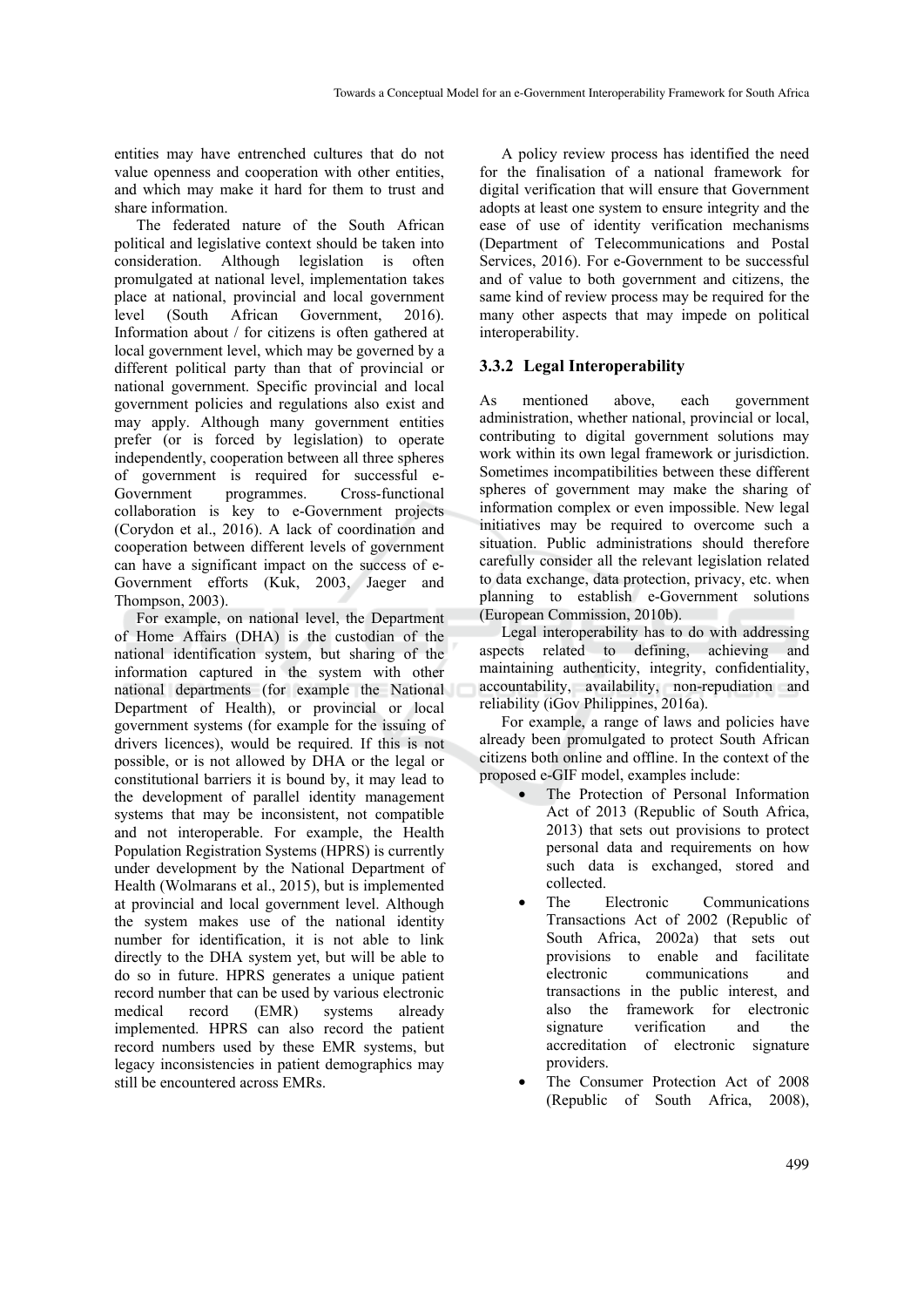especially in the case where payment has to be made to obtain a document or for services provided.

- The National Cybersecurity Policy Framework (State Security Agency, 2015) that is intended to promote and ensure a comprehensive legal framework governing the cyberspace, and aims to implement an all-encompassing approach pertaining to all the role players (government, public, private sector, civil society and special interest groups) in relation to cybersecurity.
- The draft Cybercrimes and Cybersecurity Bill (Department of Justice and Constitutional Development, 2015) that aims to put in place measures to effectively deal with cybercrimes, e.g. identity theft and other online crime, and address aspects relating to cybersecurity that may adversely affect individuals, businesses and government alike.
- The Film and Publications Board Act of 2014 (Film and Publication Boad, 2014) setting out provisions for the<br>classification of content and the classification of content and protection of children.

Some of this legislation may be contradictory and even prohibit or limit government entities from exchanging information, and consequently restrict interoperability and participation in cooperative activities. Such legislation may require alignment.

## **3.3.3 Organisational Interoperability**

Organisational interoperability (also called businessprocess interoperability in some e-GIFs) is about addressing the common methods, processes, and shared services for collaboration, including workflow, business transactions and decisionmaking (iGov Philippines, 2016a, Australian Government, 2005, Australian Government, 2007). In e-Government this aspect has to do with how government organisations cooperate amongst themselves and with citizens and civil society to achieve mutually agreed goals. Organisational interoperability in the context of e-Government therefore has to do with the coordination and alignment of business processes and information architectures, spanning both intra and intergovernment organisational boundaries, with the aim to exchange information (United Nations Development Programme, 2007).

As stated in section 3.3.1, a lack of coordination and cooperation between different levels of government, or different government entities on the same level of government, can have a significant impact on the success of e-Government efforts (Kuk, 2003, Jaeger and Thompson, 2003). To overcome / prevent this problem may require the integration or alignment of business processes to be able to work together efficiently and effectively, or even to define and establish new business processes made possible by an interoperable e-Government infrastructure (European Commission, 2010b). It will also require the clear structuring of relationship between service providers (government organisations) and service consumers (citizens, businesses and other government organisations) and other stakeholders. The basic principle is that those who can affect or will be affected by e-Government initiatives should be accounted for (Jaeger, 2003).

In a democratic system of government based on a division of power and distributed control, such as South Africa, inter-organisational collaboration rests on the own interest of the parties involved and their willingness to collaborate, the resources at their disposal and the expected benefits / outcomes of e-Government initiatives (Scholl, 2005). Change management processes will therefore be critical in order to ensure continuity of services, reliability and the buy-in of all parties involved.

#### **3.3.4 Semantic and Syntactic Interoperability**

Semantic and syntactic interoperability, also referred to as information interoperability in some existing e-GIFs, refer to the ability to transfer and use information in a uniform and efficient manner across multiple government entities and ICT systems<br>(Australian Government 2006). Semantic  $(A$ ustralian Government.  $2006$ . interoperability is about addressing a common methodology, definition and structure of information, along with shared services for its retrieval (iGov Philippines, 2016a). It addresses the meaning of data elements and the relationship between them. Syntactic interoperability is about describing the exact format of the information (European Commission, 2010b). Semantic interoperability enables participants in e-Government initiatives to process information from other resources in a meaningful manner and ensures that the precise meaning of exchanged information is understood and preserved throughout. Sectorspecific and cross-sectoral data structures and data element sets with agreed meaning, commonly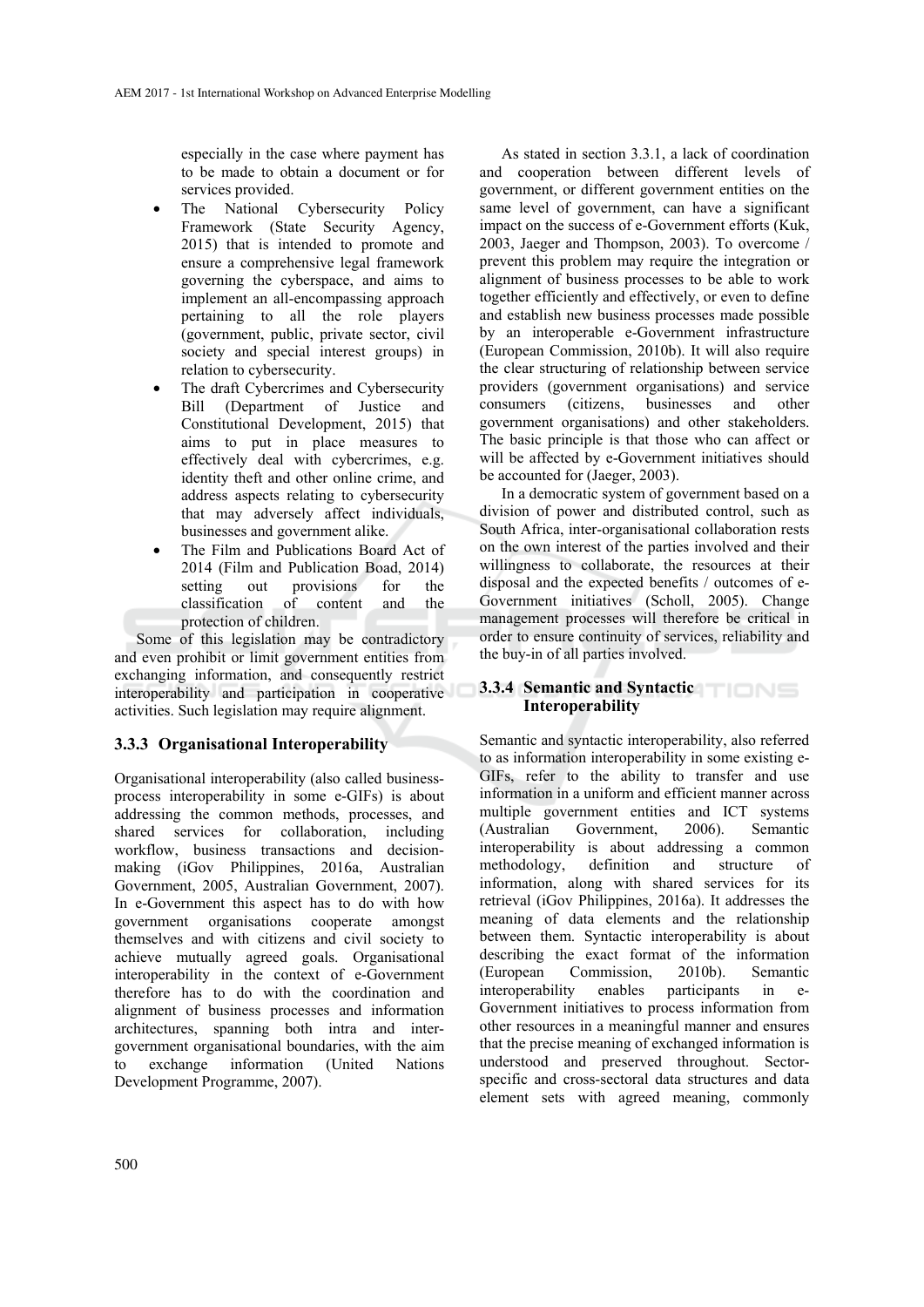referred to as semantic interoperability assets, should be created and shared for use by cooperating organisations.

Multilingualism should also be addressed at this level (European Commission, 2010b). The multicultural and multi-lingual context in South Africa with its 11 official languages (South African Government, 2016), requires a careful consideration at semantic and syntactic interoperability level.

#### **3.3.5 Technical Interoperability**

Technical interoperability is about addressing the linking of ICT systems and services, including interfaces, interconnection, data integration, data exchange, security and presentation (iGov Philippines, 2016c, Australian Government, 2005).

Technical interoperability requires formalised standards-based specifications for interfaces, interconnection services, data integration services, content management and metadata, information access and presentation, information exchange, security, web-based services, etc. While different government organisations might have specific characteristics at political, legal, organisational and, to some extent, semantic level, it is not the case at technical level where formalised specifications must be adhered to (European Commission, 2010b, United Nations Development Programme, 2007).

The selection of specific standards to be included should be based on the following principles (Department of Public Services and Administration, 2011, iGov Philippines, 2016b, United Nations Development Programme, 2007):

- Standards that enhance data / information exchange: Standards that are relevant to<br>systems' interconnectivity. data interconnectivity, data integration, presentation and interface, eservices access, and content management metadata.
- Promote openness: The use of open standards, as opposed to proprietary standards, and specifications that contribute to open systems is encouraged. This is in line with the ethos of the MIOS (Department of Public Services and Administration, 2011).
- Conform to international best practices: Preference should be given to established standards with the widest applicability. Widely adopted international standards localised to fit the South African context should be the preferred option. Regional and national standards should only be

developed if no appropriate international standards exist.

- Scalability: The standards should be able to satisfy increased demands on capacity, such as changes in data volumes, number of transactions or number of users.
- Have existing market base: The standards selected should be widely supported by the industry, to ensure a reduction in cost and risk for the e-Government systems.

Overall it is about best practice: Addressing aspects related to demonstrating the best uses of standards in the public and private sectors to achieve technical, semantic, syntactic, organisational, legal and political interoperability (iGov Philippines, 2016c, United Nations Development Programme, 2007).

## **3.4 Conceptual Framework for e-GIF Implementation**

Based on the various aims, principles and levels of interoperability required, a conceptual framework for the implementation of an e-GIF to support interoperable e-Government in South Africa is proposed. Each of the key components of the framework, as illustrated in Figure 3, is briefly introduced in the sections below.

#### **3.4.1.1 Basic e-Government Services**

The top layer refers to the basic government services and registries. Delivering services to citizens is at the core of what most government entities do, or is supposed to do, and is critical in shaping trust in and perceptions of the public sector. Tasks like paying taxes, renewing drivers licenses, and applying for social benefits are often the most tangible interactions citizens have with their government (Dudley et al., 2016). Following a citizen-centric approach to services design and delivery is at the centre of successful e-Government. This is in contrast to the development of services based on the government entity's own requirements and processes (Dudley et al., 2016).

As a minimum, base registries are required to uniquely identify individuals and organisations (e.g. government departments, businesses, etc.) (National Department of Health, 2014, European Commission, 2010b). Base registries are under the legal control of public administrations and maintained by them.

The digital identity registry may, for example, be owned and controlled by DHA, but shared with other services providers, enabling unique and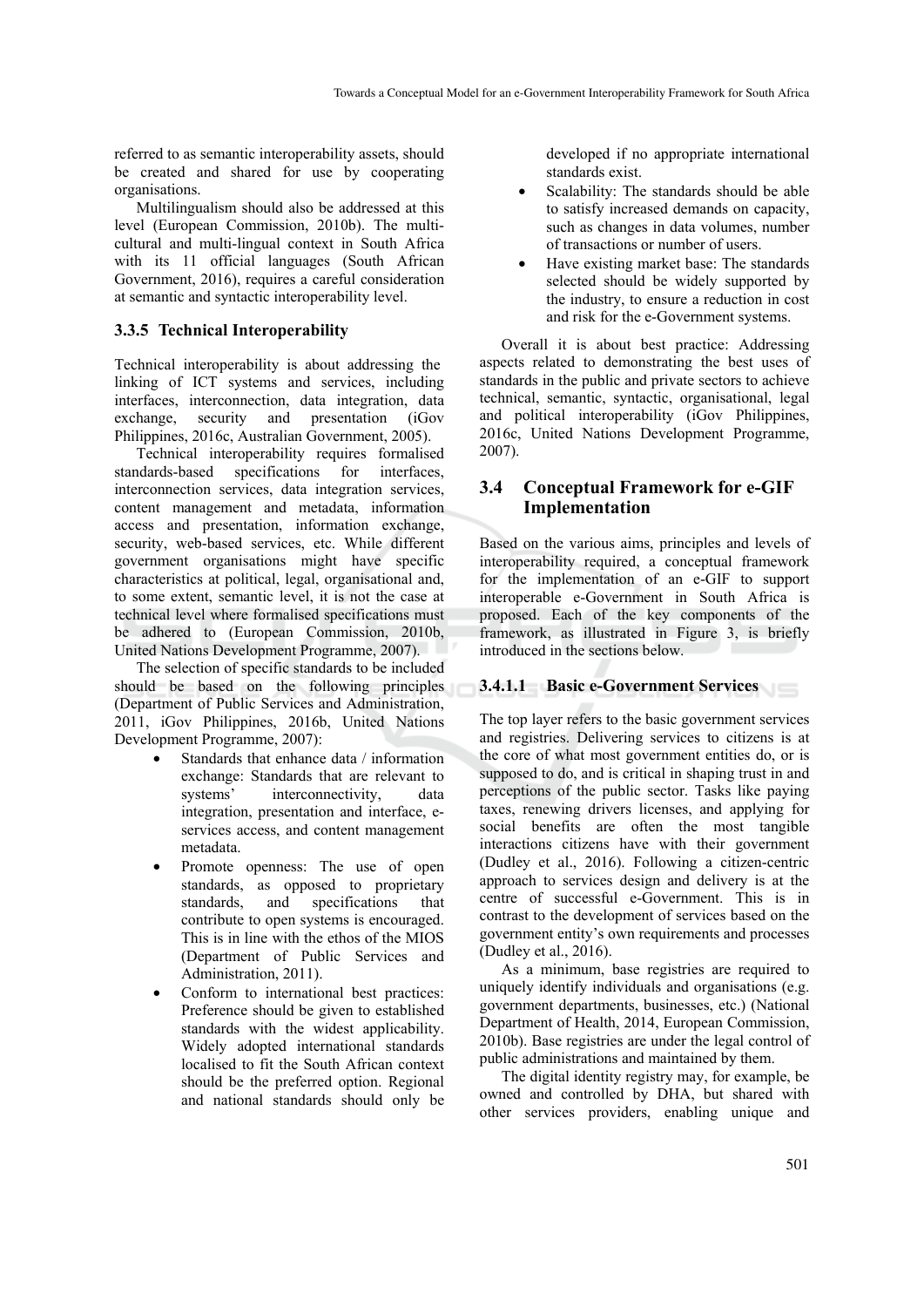consistent identification of individuals across all e-Government services. The digital identity registry may contain identity numbers (or passport numbers), digital addresses, names, surnames and other demographic information related to individuals. The same type of information will be required for organisations. An example of other possible registries is the vehicle registry containing vehicle register numbers, vehicle identification numbers and

other identifying information for a particular vehicle (for example, an interoperable implementation of the identification register for eNaTiS (2011)).

The data repositories contain the repositories of services and data offered by various agencies and government departments (National Department of Health, 2014). These services and data can only be accessed and updated by accredited consumer applications through the secure data exchange layer.



Figure 3: Conceptual e-GIF implementation framework for South Africa.

Data services may also include services provided by external parties, for example payment services provided by financial institutions and connectivity services provided by telecommunication providers.

Designing basic e-Government services, however, involves considerably more than merely designing the technical / ICT systems to offer the services. Each service will have to consider, and take cognisance of, the various political, legal and organisational aspects that might affect the design and delivery of a service across various government entities and within the boundaries of relevant legislation that applies, as indicated in section 3.3.

#### **3.4.1.2 Secure Data Exchange and Security Layer**

The secure data exchange layer is central to the e-Government conceptual model and implementation framework since all access to e-Government services passes through it. It allows for a secure exchange of certified messages, records, forms and

other kinds of information between different systems. This layer also handles specific security requirements such as electronic signatures, certification, encryption and time stamping. The security and audit services cut across all technical interoperability layers. The secure data exchange layer should therefore be a secure, managed, harmonised and controlled layer, allowing data exchanges between government administrations, citizen and business that are (United Nations Development Programme, 2007, European Commission, 2010b, Department of Public Services and Administration, 2011):

- Signed and certified: Both the sender and receiver must be identified and authenticated through agreed mechanisms.
- Encrypted: The confidentiality of the data exchanged must be ensured.
- Logged: All electronic transactions are logged and archived to ensure a legal audit trial.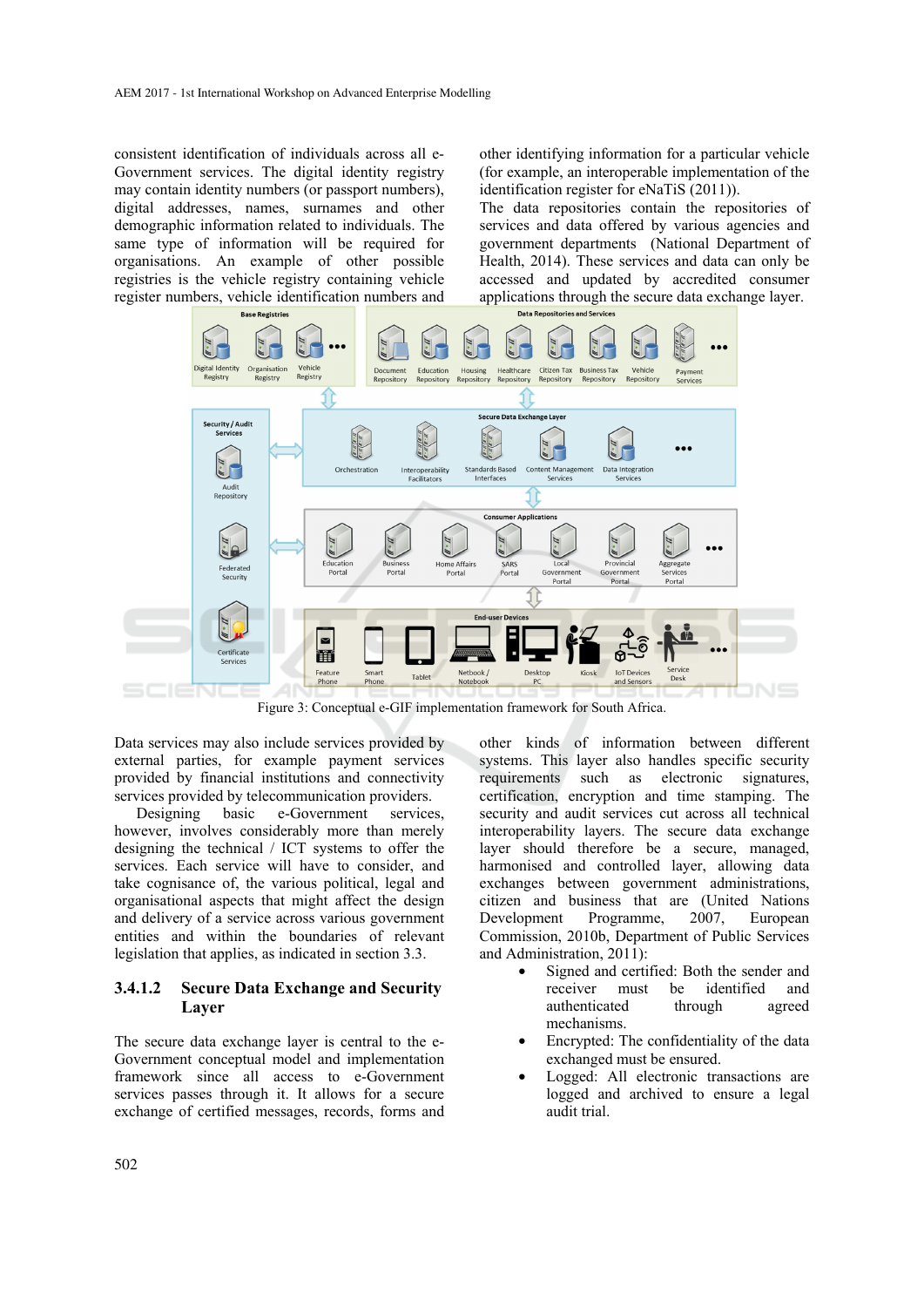Some of the technical elements incorporated in this layer are (United Nations Development Programme, 2007, European Commission, 2010b, National Department of Health, 2014, German Federal Ministry of the Interior, 2008):

- Interoperability facilitators: Providing services such as translation of protocols, formats and languages and acting as information brokers. Effective e-Government in a multi-lingual society requires standardization of spellings, word use, and support for languages in which citizens are comfortable communicating.
- Content management services: Pertaining to (open) standards for retrieving and managing government information.
- Data integration services: Containing (open) standards for the description of data that enable data exchange between disparate systems.
- Standards based interfaces or interconnection: Enabling the communication between systems through consistent interfaces.
- Orchestration: The process that involves the invocation of the appropriate services and the manipulation of data according to agreed workflows and supporting organisational (business) processes.

Consumer applications usually access the data exchange and security layer through middleware services, for example replication, distributed transaction management, personalization, internationalization, messaging, etc. (German Federal Ministry of the Interior, 2008).

#### **3.4.1.3 Consumer Applications**

Consumer applications refer to the various e-Government applications used to access the services and data through the secure data exchange layer. The key to good e-Government services is understanding the user's perspective. The applications can be unique to a specific government department, or aggregated. Aggregated applications appears to a user as a single service, but are constructed by grouping a number of public services according to certain specific business requirements.

The German SAGA document (German Federal Ministry of the Interior, 2008), as example, provides guidelines for client applications, which make use of a service offered by middleware, barrier-free presentation, etc.

#### **3.4.1.4 End-user Devices**

End-user devices refer to the various electronic channels that can be used by citizens, business and government employees to access the e-Government services or data, or provide data towards the repositories. The White Paper on the National Integrated ICT Policy, applicable to all digital government solutions (Department of Telecommunications and Postal Services, 2016), calls for both online and offline access to government services, and access to services desks for human-human interaction should therefore also be catered for

In alignment with citizen's digital preferences and behaviours, there is currently a worldwide move to providing services on mobile platforms and through the use of smart devices (Corydon et al., 2016, Thomas and Rosewell, 2016). With the proliferation of mobile and smart device use in South Africa, opportunities provided by all-round mobility and internet of things (IoT) devices / applications should be seized, but without marginalising citizens that do not have access to such technology.

### **3.5 Interoperability Governance**

The final element required in any e-GIF model is governance. The implementation of any e-GIF requires proper governance and continuous interoperability maintenance to keep the e-GIF up to date and relevant. Interoperability governance is also about ensuring the e-GIFs proper implementation (United Nations Development Programme, 2007), and would require the establishment of one or more agencies to specifically deal with certain aspects of the implementation of the e-GIF across administrative levels. Such an agency should be (United Nations Development Programme, 2007, Lallana, 2008, European Commission, 2010b, National Department of Health, 2014, German Federal Ministry of the Interior, 2008):

- Primarily focus on standardising and ensuring interoperability on a national, provincial and/or local government level, as appropriate.
- Separate from the sectoral domains to ensure independence and impartiality.
- Capable of working as a collaboration partner with the sectors.
- Seen as experts in the field of interoperability and government services to engender trust.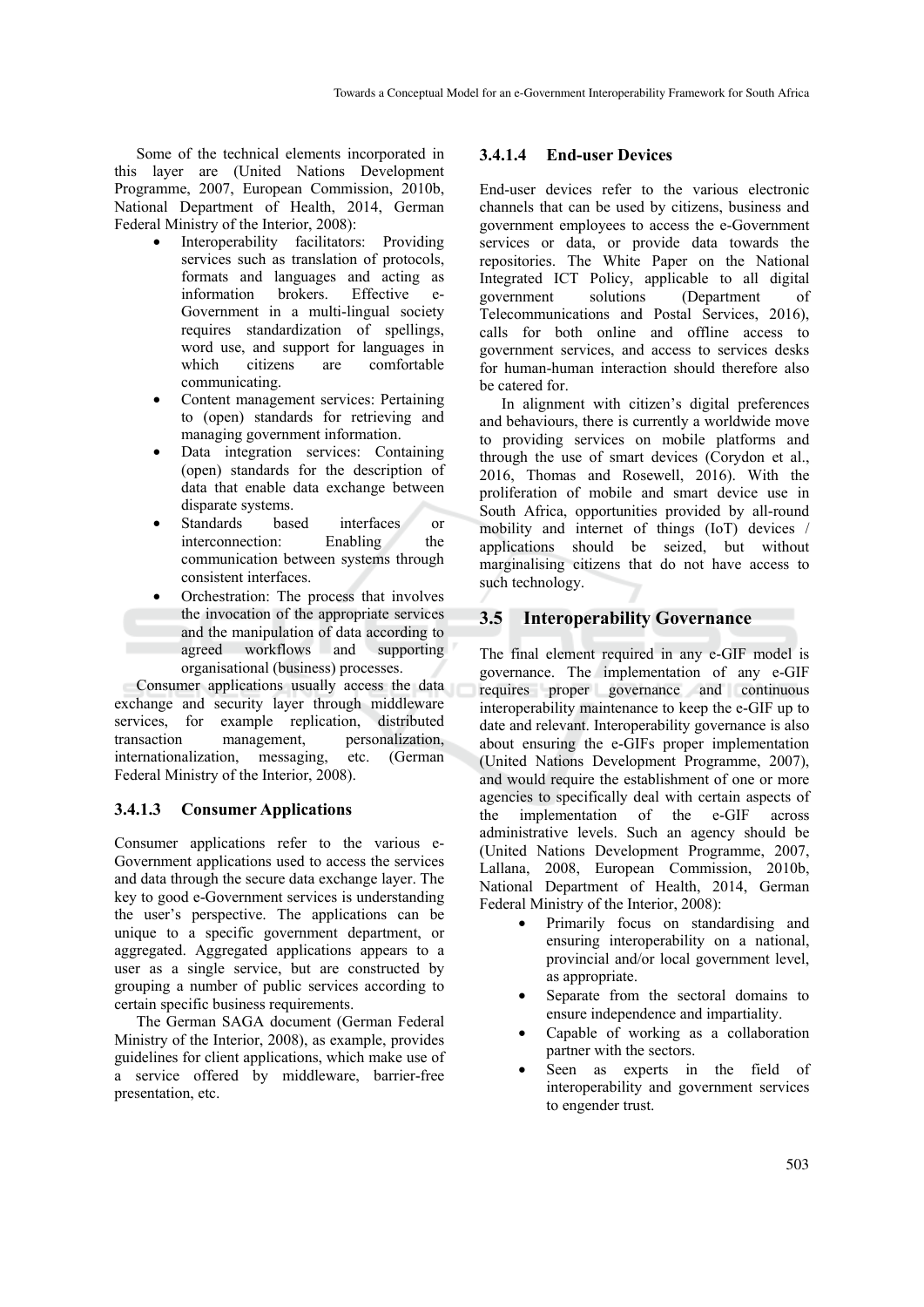- Capable in the selection of appropriate standards.
- Capable of guiding the development of implementation guidelines based on the selected standards to ensure interoperability.
- Pro-active in the proclamation and promotion of standards and their use.
- Responsible for monitoring the use of standards and the adherence to standards, policies and guidelines.
- Acting as an advisory body in developing strategies and implementing solutions, coordinating cross-agency aggregated services, and to community of practice in setting and publishing standards.
- Acting as accreditation authority for certifying consumer applications that access and update the data repositories in order to provide e-Government services.

The German SAGA document (German Federal Ministry of the Interior, 2008), as example, provides an in-depth overview of how interoperability governance can be approached.

## **4 CONCLUSIONS AND FUTURE WORK**

Enterprise modelling, in general, provides a structured and diagrammatic "framework for depicting the myriad interconnected and changing components addressed in large scale change" (Whitman and Gibson, 1996: 64). This paper proposed a conceptual model for the development of an e-GIF for South Africa that can serve as guideline in drafting enterprise models for enterprises involved in, and moving towards, e-Government activities. The model suggests what enterprise models have to deal with to ensure enterprise interoperability in e-Government. To implement the proposed conceptual model, the various components must be modelled and populated by defining or developing policies, guidelines, principles, standards, vocabularies, concepts, recommendations, etc. To ensure interoperability and consistency, it is also recommended that implementation guidelines be developed, similar in nature to the IHE profiles (IHE International, 2015) used in e-Health. It is also recommended that an agency be established to guide and govern the implementation of an e-GIF across various regional, provincial and national contexts,

and coordinate the integration of information required on national (or provincial or local level).

## **REFERENCES**

- Australian Government. (2005). Australian Government Technical Interoperability Framework. Australian Government Information Management Office.
- Australian Government. (2006). The Australian Government Information Interoperability Framework. Australian Government Information Management Office.
- Australian Government. (2007). The Australian Government Business Process Interoperability Framework. Australian Government Information Management Office.
- Australian Government. (2008). *Interoperability Frameworks*. Department of Finance. Available: http://www.finance.gov.au/archive/policy-guidesprocurement/interoperability-frameworks/ [Accessed 24 January 2016].
- Corydon, B., Ganesan, V. & Lundqvist, M. (2016). Transforming Government Through Digitization. *Public Sector.* McKinsey & Company.
- Department of Arts and Culture. (2003). National Language Policy Framework. South Africa.
- Department of Finance and Administration. (2006). *Delivering Australian Government Services: Access and Distribution Strategy,* Canberra, Australian Government.
- Department of Justice and Constitutional Development. (2015). Cybercrimes and Cybersecurity Bill. South Africa.
- Department of Public Services and Administration. (2011). Minimum Interoperability Standards (MIOS) for Government Information Systems Revision 5.0. Pretoria: State Information Technology A and gency: Standards and Certification Unit Government Information Technology Officer Council.
- Department of Telecommunications and Postal Services. (2016). National Integrated ICT Policy White Paper. South Africa.
- Department of Transport. (2011). *eNaTiS*. Available: http://www.enatis.com/ [Accessed 3 February 2017].
- Dudley, E., Lin, D.-Y., Mancini, M. & Ng, J. (2016). Implementing a Citizen-centric Approach to Delivering Government Services. *Public Sector.* McKinsey & Company.
- E-Government Unit. (2002). A New Zealand e Government Interoperability Framework (e-GIF). The New Zealand Government State Services Commission.
- e-Government Unit. (2006). *e-Government Interoperability Framework Vesion 6.1,* London, Cabinet Office.
- European Commission. (2010a). Communication from the Commission to the European Parliament, the Council, the European Economic and Social Committee and the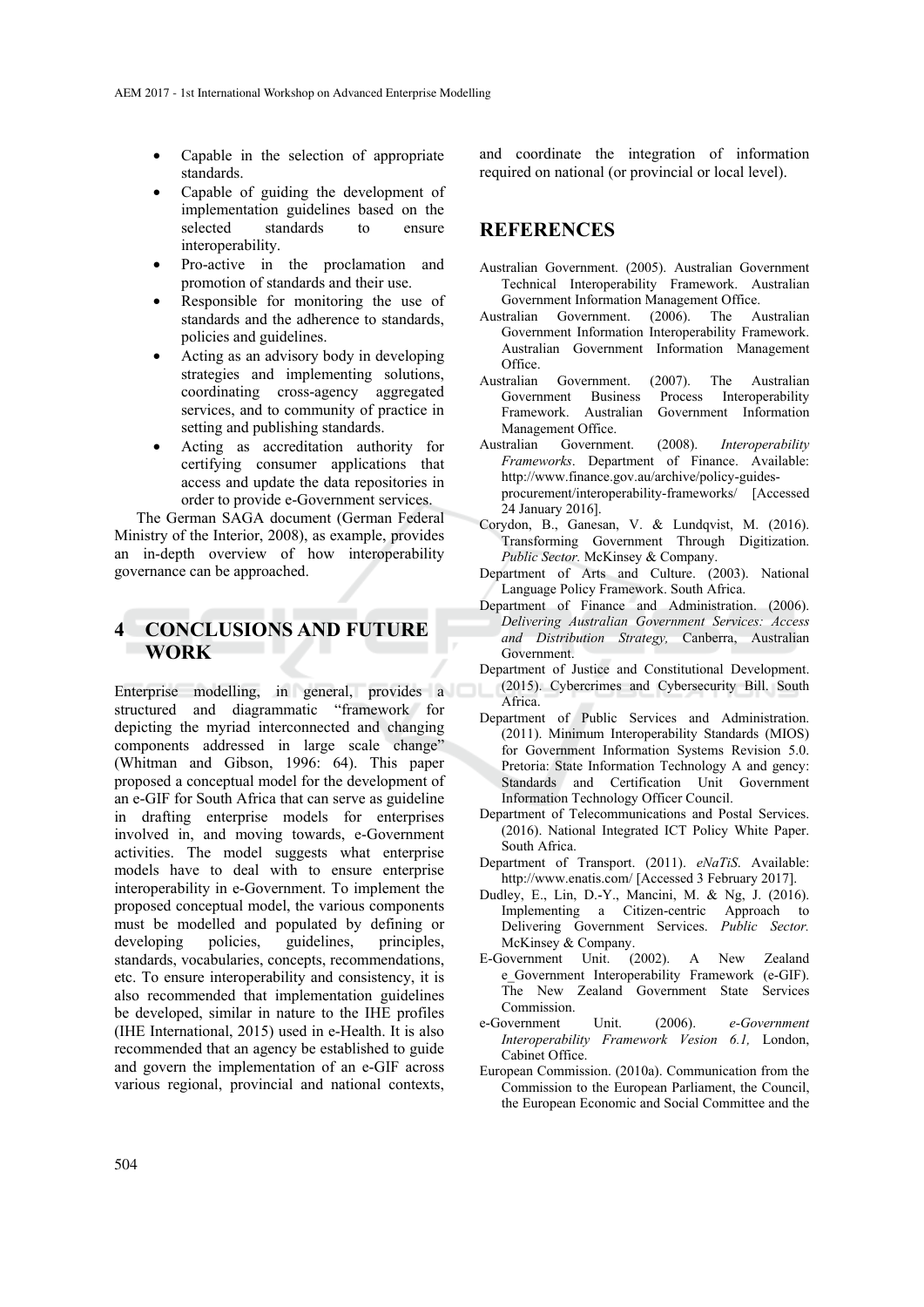Commttee of the Regions: Towards interoperability for European public services. Brussels.

- European Commission. (2010b). European Interoperability Framework (EIF) for European public services. *Communication from the Commission to the European Parliament, the Council, the European Economic and Social Committee and the Commttee of the Regions: Towards interoperability for European public services - Annex 2.* Brussels.
- European Commission. (2010c). European Interoperability Strategy (EIS) for European public services. *Communication from the Commission to the European Parliament, the Council, the European Economic and Social Committee and the Commttee of the Regions: Towards interoperability for European public services - Annex 1.* Brussels.
- European Commission. (2017). *eGovernment & Digital Public Services* Available: https://ec.europa.eu/digitalsingle-market/en/public-services-egovernment [Accessed 17 January 2017].
- European Union. (2011). *European Interoperability Framework (EIF): Towards Interoperability for European Public Services,* Luxembourg, Publications Office of the European Union.
- Film and Publication Boad. (2014). Classification Guidelines for the Classification of Films, Interactive Computer Games and Certain Publications. South Africa.
- Frank, U. (2009). *Enterprise Modelling*. Universität Duisburg-Essen - Information Systems and Enterprise Modelling Available: https://www.wi-inf.unidue.de/FGFrank/index.php?lang=en&&groupId=1&& contentType=ResearchInterest&&topicId=14 [Accessed 3 March 2017].
- German Federal Ministry of the Interior. (2008). SAGA: Standards and Architectures for eGovernment Applications Version 4.0.
- IDABC. (2004). *Europen Interoperability Framework for Pan-European eGovernment Services Version 1.0,*  luxemborg, European Commission.
- iGov Philippines. (2016a). *Information Interoperability Framework (PeGIF Part 2)*. Available: http://i.gov.ph/policies/information-interoperabilityframework/ [Accessed 19 December 2016].
- iGov Philippines. (2016b). *Philippine eGovernment Interoperability Framework (PeGIF)*. Available: http://i.gov.ph/pegif/ [Accessed 19 December 2016].
- iGov Philippines. (2016c). *Technical Interoperability Framework.* Available: http://i.gov.ph/policies/technical-interoperabilityframework/ [Accessed 19 December 2016].
- IHE International. (2015). *IHE Profiles*. Integrating the Healthcare Enterprise. Available: http://www.ihe.net/profiles/index.cfm [Accessed 25 May 2016].
- Jaeger, P. (2003). The endless wire: E-government as global phenomenon. *Government Information Quaterly,* 20**,** 323 - 331.
- Jaeger, P. & Thompson, K. (2003). E-government around the world: lessons, challenges, and future directions. *Government Information Quaterly,* 20**,** 389 -394.
- Kotzé, P. (2012). Keynote Address: Technical and Sociotechnical Approaches to Health Informatics in Africa. *IASTED Health Informatics 2012 Conference.* Gaborone, Botswana.
- Kotzé, P. & Neaga, I. (2010). Towards an Enterprise Interoperability Framework. *In:* Ly, L., Thom, L., Rindele-Ma, S., Gerber, A., Hinkelman, K., Kotzé, P., Reimer, U., Van Der Merwe, A., Mansoor, W., Elnaffar, S. & Monfort, V. (eds.) *Proceedings of the International Joint Workshop on Technologies for Context-Aware Business Process Management, Advanced Enterprise Architecture and Repositories and Recent Trends in SOA Based Information Systems.* Portugal: SciTe Press.
- Kuk, G. (2003). The digital divide and the quality of electronic service delivery in local government in the United Kingdom. *Government Information Quaterly,* 20**,** 353 - 363.
- Lallana, E. (2008). *e-Government Interoperability: Guide,*  Bangkok, United Nations Development Programme.
- Lisboa, A. & Soares, D. (2014). e-Government interoperability frameworks: a worldwide inventory. *Procedia Technology,* 16 (2014)**,** 638 -648.
- National Department of Health. (2014). National Health Normative Standards Framework for Interoperability in eHealth in South Africa, Version 2.0. Pretoria: CSIR and NDoH.
- National Information Technology Agency. (2010). *Ghana e-Government Interoperability Framework*. Ghana. Available:
- http://www.nita.gov.gh/sites/default/files/resources/E A%20&%20eGIF%20Main%20Doc/eGovernment%2 0Interoperability%20Framework.pdf [Accessed 19 December 2016].
- National Planning Commission. (2012). *National Development Plan 2030: Our Future - Make it Work*. Pretoria: The Presidency, Republic of South Africa. Available:

http://www.poa.gov.za/news/Documents/NPC%20Nat ional%20Development%20Plan%20Vision%202030% 20-lo-res.pdf [Accessed].

- Republic of South Africa. (2002a). Electronic Communications and Transactions Act. Government Gazette Vol. 446, No. 23707, 2 August 2002.
- Republic of South Africa. (2002b). State Information Technology Agency Amendment Act, 2002.: Government Gazette Vol. 449, No.24029, 7 November 2002.
- Republic of South Africa. (2004). The National Health Act, 2004. Government Gazette Vol.469, No. 26595, 23 July 2004.
- Republic of South Africa. (2008). Consumer Protection Act. Government Gazette Vol. 526, No. 321867, 29 April 2009.
- Republic of South Africa. (2013). Protection of Personal Information Act. Government Gazette Vol.581, No. 37067, 26 November 2013.